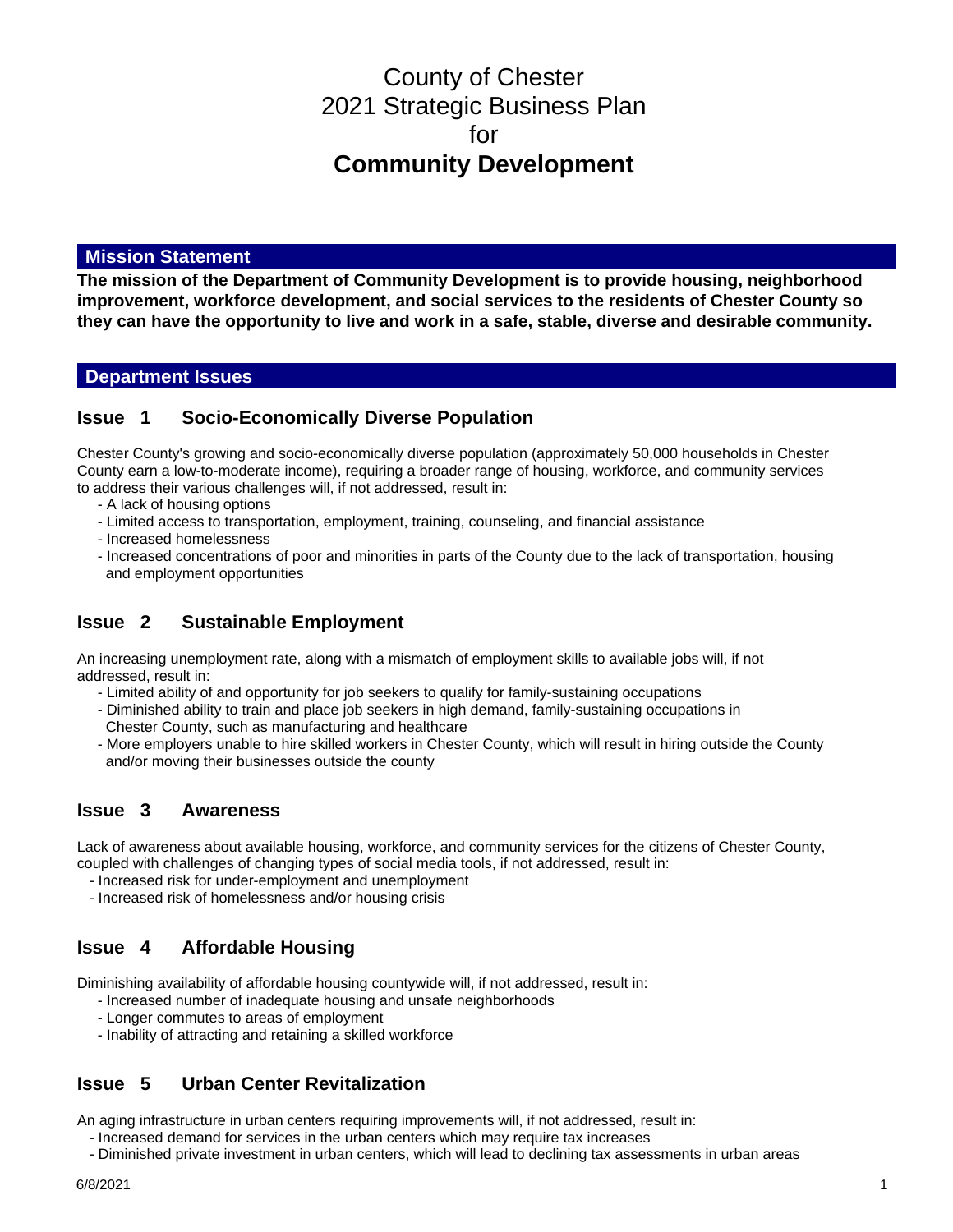### **Department Goals**

### **Strategic Goal 1 Community Services**

By 2024, Chester County's diverse low and moderate income population will receive a broad range of community services to address their housing, workforce, and core needs, as evidenced by:

- 3% decrease in the number of individuals experiencing homelessness
- 40% of individuals experiencing homelessness who exit to permanent housing
- 50% of individuals receiving services will improve their income at program exit

# **Strategic Goal 2 Securing Employment**

By 2024, Clients receiving Workforce Innovation and Opportunity Act (WIOA) services will secure self-sustaining employment with Chester County businesses, as evidenced by:

- 50% of job seekers trained through Workforce Development programs will find and report employment
- 10% of Chester County employers will participate in Workforce Development Board initiatives
- 33% of youth enrolled in Workforce Innovation and Opportunity Act programs will find employment within six months of entering the program

# **Strategic Goal 3 Information Accessibility**

By 2024, Chester County residents will have better access to information and, therefore, be more likely to use available housing, employment and community service resources in Chester County, as evidenced by:

 - 10% increase in the number of Chester County residents who are provided with information by DCD in person on how to access housing, workforce development, and community services in Chester County

# **Strategic Goal 4 Suitable Living Environments**

By 2024, Low and moderate income households and communities will have safe, secure, quality housing options, as evidenced:

- 50% of low and moderate income households will benefit from infrastructure investments and neighborhood improvements
- 2% increase in total taxable assessments in the County's urban centers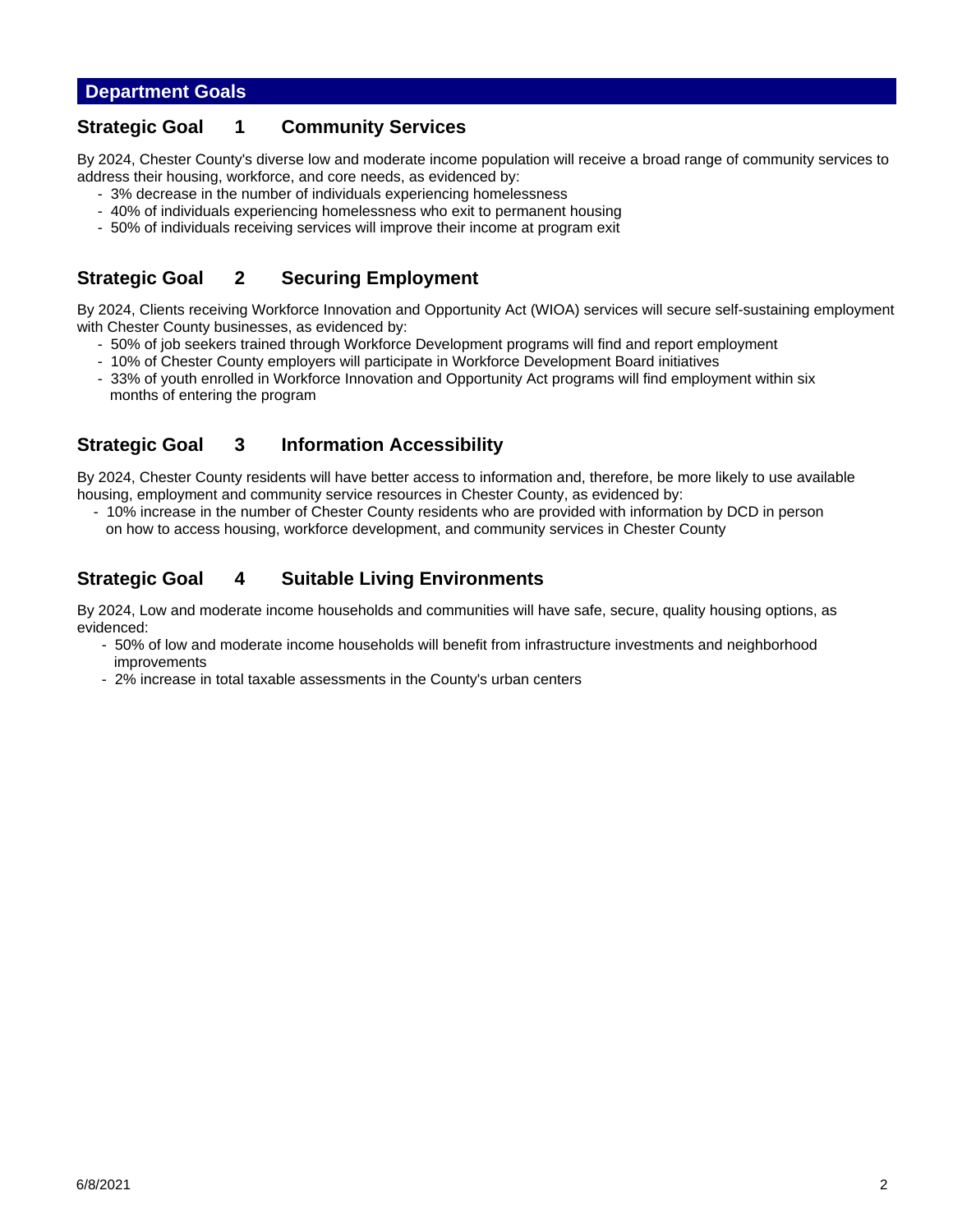# Housing & Community Devel.

#### **Purpose**

The purpose of the Housing and Community Development Activity is to provide emergency shelter, permanent housing solutions, housing renovation, new construction and infrastructure improvement services, to Chester County residents so that they may experience less homelessness, obtain permanent housing, increase their income, and reside in safe, affordable, and highly functioning communities.

#### **Family of Measures**

| <b>SBP</b><br>Year | <b>Measure Variable</b>                                                                                              | <b>Units of</b><br><b>Measure</b> | <b>Expected</b><br>Value |
|--------------------|----------------------------------------------------------------------------------------------------------------------|-----------------------------------|--------------------------|
|                    |                                                                                                                      |                                   |                          |
| <b>Demands</b>     |                                                                                                                      |                                   |                          |
| 2021               | # of individuals expected to receive financial assistance to obtain and/or maintain<br>permanent housing             | Individual(s)                     | 850.00                   |
| 2021               | # of homeless individuals expected to request emergency housing services                                             | Individual(s)                     | 1,200.00                 |
| 2021               | # of home rehabilitation requests on waiting list expected                                                           | Rehabilitation(s)                 | 100.00                   |
| 2021               | # of new home requests on waiting list expected                                                                      | New home(s)                       | 10.00                    |
| 2021               | # of neighborhood improvement activities expected                                                                    | Improvement(s)                    | 3.00                     |
| 2021               | # of infrastructure improvement activities requests expected                                                         | Improvement(s)                    | 4.00                     |
| <b>Outputs</b>     |                                                                                                                      |                                   |                          |
| 2021               | # of individuals receiving financial assistance to obtain and/or maintain permanent<br>housing                       | Individual(s)                     | 350.00                   |
| 2021               | # of homeless individuals served in emergency housing                                                                | Individual(s)                     | 900.00                   |
| 2021               | # of homeless individuals counted on the annual Point in Time Count                                                  | Individual(s)                     | 540.00                   |
| 2021               | # of rehabilitation homes completed                                                                                  | Home(s)                           | 100.00                   |
| 2021               | # of new homes completed                                                                                             | New home(s)                       | 10.00                    |
| 2021               | # of neighborhood improvements completed                                                                             | Improvement(s)                    | 3.00                     |
| 2021               | # of infrastructure improvements completed                                                                           | Improvement(s)                    | 4.00                     |
| <b>Results</b>     |                                                                                                                      |                                   |                          |
|                    |                                                                                                                      |                                   |                          |
| 2021               | % of individuals receiving services who increase their income at program exit                                        | Percentage(s)                     | 40.00                    |
| 2021               | % of individuals experiencing homelessness who exit to permanent housing                                             | Percentage(s)                     | 40.00                    |
| 2021               | % change in annual Point in Time Count of individuals experiencing homelessness<br>from the previous year            | Percentage(s)                     | $-3.00$                  |
| 2021               | % change in taxable assessments in urban centers                                                                     | Percentage(s)                     | 0.50                     |
| 2021               | % of low and moderate income households benefitting from infrastructure<br>investments and neighborhood improvements | Percentage(s)                     | 20.00                    |

#### **Activity Manager**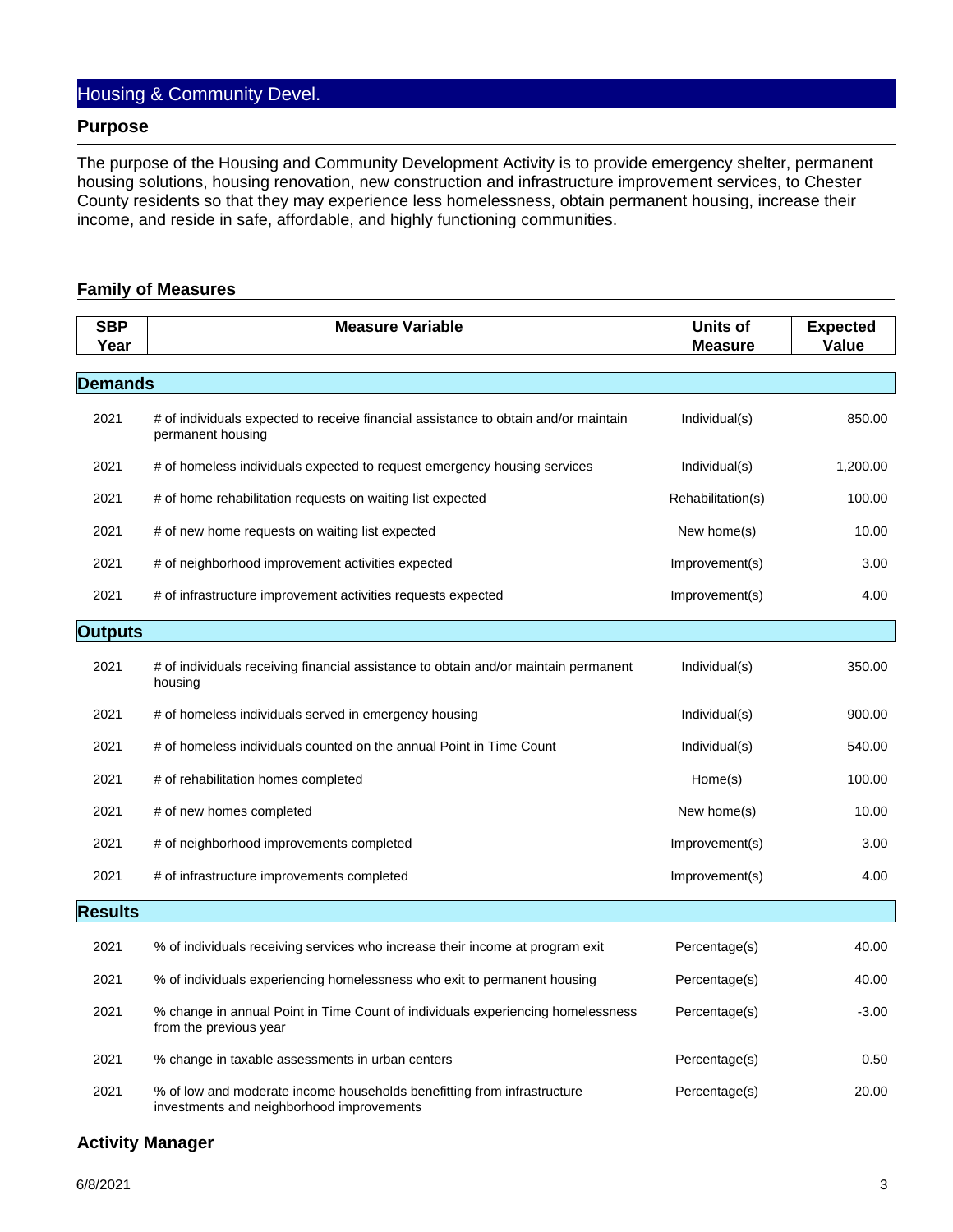Suski,Eugene

# **Activity Budget Data**

Budgeted Full-Time Equivalent: 0 Budgeted Net Cost: 98,186.00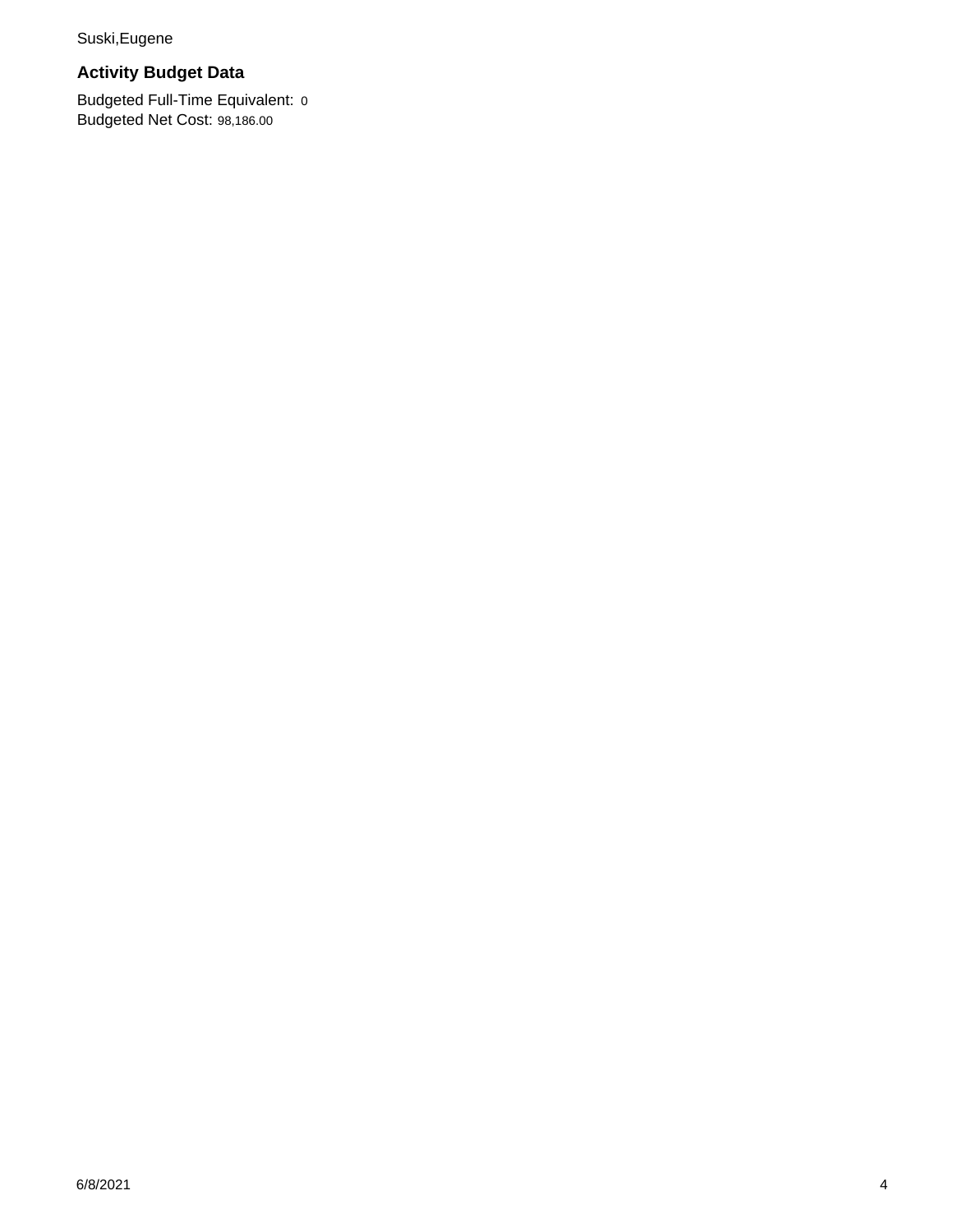#### **Purpose**

The purpose of the Career and Workforce Development Activity is to engage Chester County employers and provide work readiness, career awareness and educational enrichment, training and job placement services to job seekers so that they can obtain/retain employment.

#### **Family of Measures**

| <b>SBP</b><br>Year | <b>Measure Variable</b>                                                                                  | Units of<br><b>Measure</b> | <b>Expected</b><br>Value |
|--------------------|----------------------------------------------------------------------------------------------------------|----------------------------|--------------------------|
| <b>Demands</b>     |                                                                                                          |                            |                          |
| 2021               | # of job seekers expected to visit the Chester County PA CareerLink                                      | Job seeker(s)              | 10,000.00                |
| 2021               | # of employers in Chester County expected                                                                | Employer(s)                | 10,000.00                |
| 2021               | # of youth expected to enroll in Workforce Innovation and Opportunity Act (WIOA)<br>programs             | Youth(s)                   | 200.00                   |
| <b>Outputs</b>     |                                                                                                          |                            |                          |
| 2021               | # of job seekers provided job training                                                                   | Job seeker(s)              | 100.00                   |
| 2021               | # of Chester County employers participating in Workforce Development Board<br>initiatives                | Employer(s)                | 1,000.00                 |
| 2021               | # of youth enrolled in Workforce Innovation and Opportunity Act (WIOA) programs                          | Youth(s)                   | 150.00                   |
| 2021               | # of youth enrolled in Workforce Innovation and Opportunity Act (WIOA) who obtain<br>employment          | Youth(s)                   | 50.00                    |
| <b>Results</b>     |                                                                                                          |                            |                          |
| 2021               | % of Chester County employers participating in Workforce Development Board<br>initiatives                | Percentage(s)              | 10.00                    |
| 2021               | % of job seekers, trained through Workforce Development programs, who find and<br>report employment      | Percentage(s)              | 30.00                    |
| 2021               | % of youth enrolled in Workforce Innovation and Opportunity Act (WIOA) programs<br>who obtain employment | Percentage(s)              | 33.00                    |

### **Activity Manager**

Roman,Jeannette M

### **Activity Budget Data**

Budgeted Full-Time Equivalent: 0 Budgeted Net Cost: 3,242.00